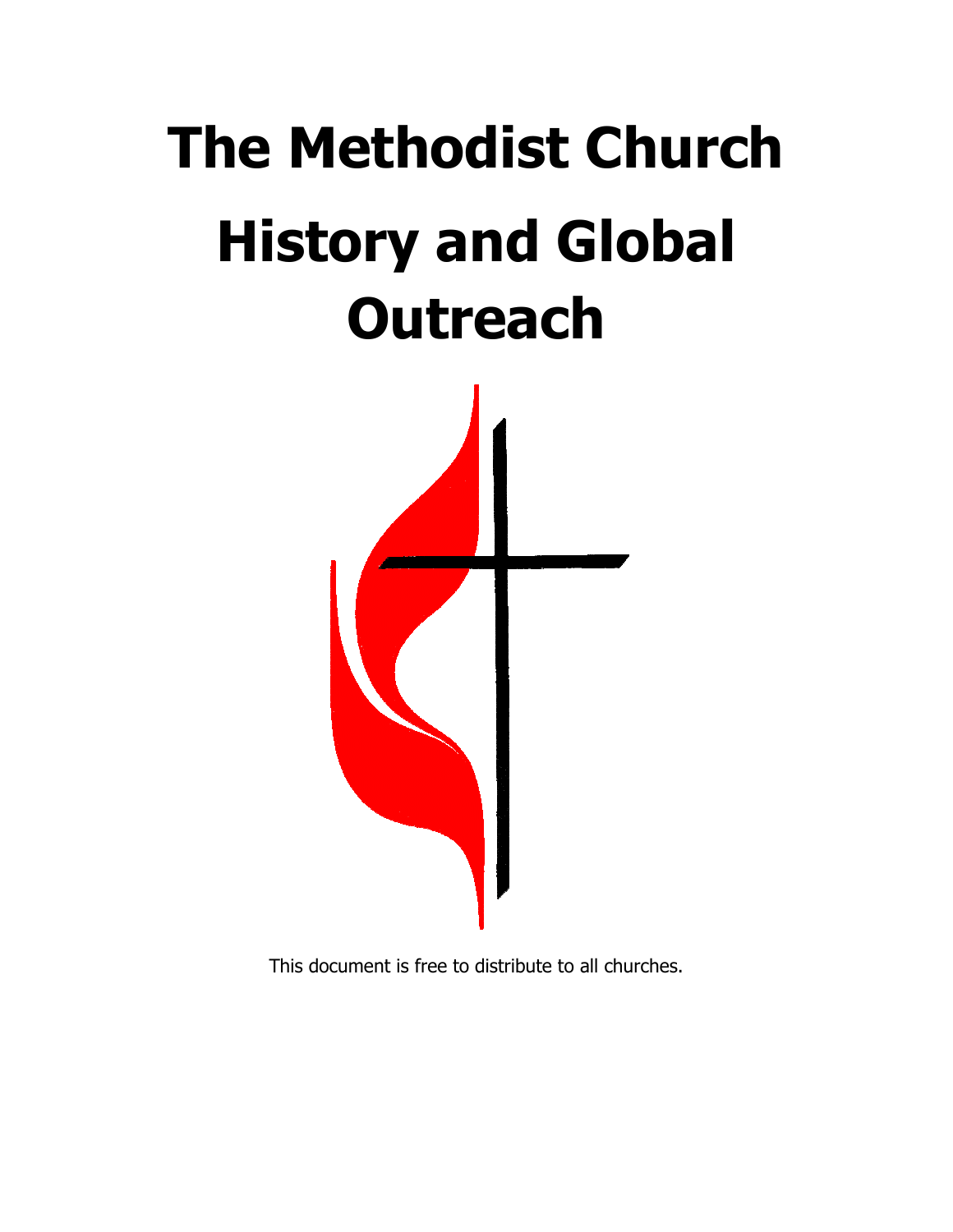#### History Of The Methodist Church

In the 18th century two brothers named John and Charles Wesley started the "Holy Club" as they were at Oxford. This social club was a gathering place to meet for prayer and to read the Bible amongst their friends. As the club grew they established a systematic way of living a holy life. Derided for their methodical planning, John Wesley took the name



"Methodist" as a badge of honour in his quest to lead a good life and spread the word of God.

Wesley's methodical planning soon paid off – as he sought to reform the church, many Anglican clergy became known as Methodists as they adopted his theories. Soon the movement spread and after Wesley's death the Methodists became a separate denomination.

As the years passed the new denomination spread across England and then to the Americas. Now the Methodist church is active globally

The Methodist Church has always accepted people of all parts of society. Being born from a social club, we emphasize the importance of social connections.

Many Methodists rely on 4 distinct areas to learn and apply their Christian faith. These areas are scripture (the Holy Bible), tradition (hymns, creeds, and prayer), reason (love God with your mind and heart both) and experience (reflecting and praying about our life's work and interactions)

The Methodist church is not inaccessible – in fact 3 put 4 people who attend church say they have some kind of role in their local or area congregation. Ordinary lay people play an important part in our church, and helps keep the word of God accessible to all.

This is also a testament to our church's rich history. John Wesley wanted to speak the plain truth to plain people – not obscure the Bible or create an atmosphere where good and decent working people could not discover the love of God for themselves.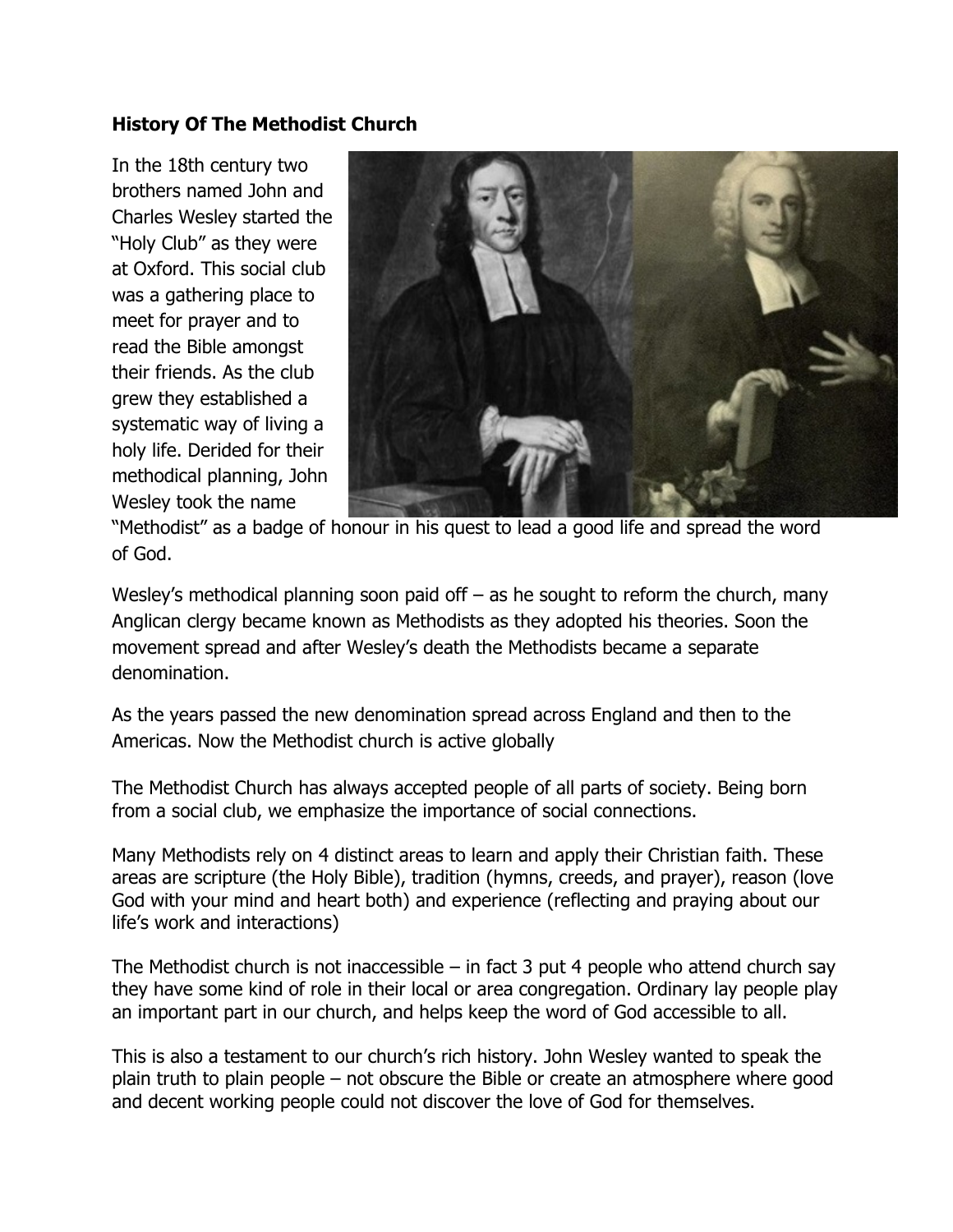#### What We Believe

One of the fundamental tenants of the Methodist church is that all can be saved. No person is beyond the love of God and everyone can find salvation. As we navigate this world that sometimes seems unjust, unfair and sinful is it comforting to know that salvation awaits us all.

As Christians, the Methodist church believes that Jesus preached to us the gospel of the Kingdom of God. Through is death and resurrection all may be saved and forgiven. By opening ourselves to the Holy Spirit, God can help us fully live life.

Methodists believe in what John Wesley –the church's founder - calls 'social holiness' or the need for us to meet and grow with other Christians wherever we may be. This is why the Methodist church is active in ministry outreach all over the globe.

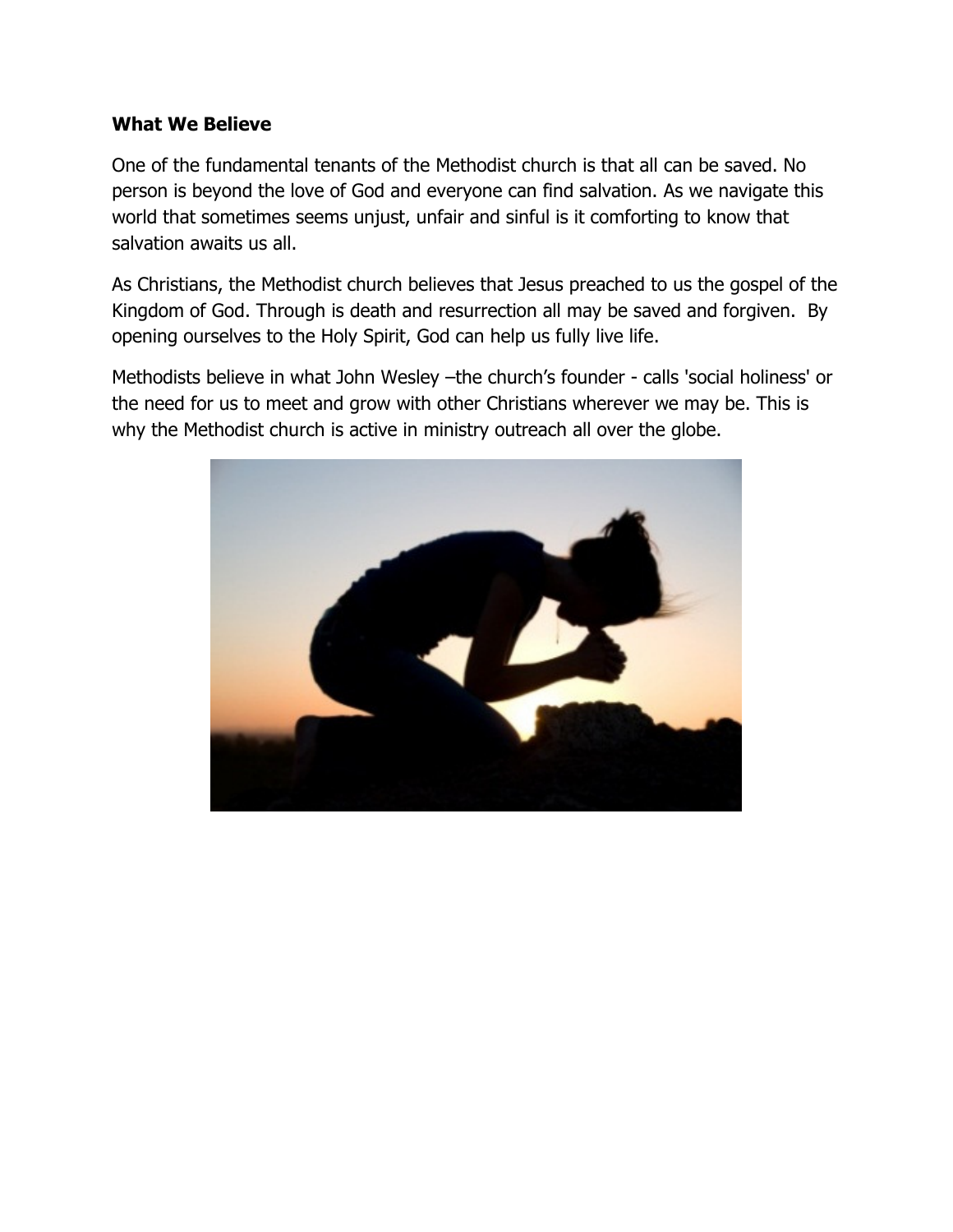## The United Methodist Church Around The Globe

Today the Methodist Church is active around the globe. Starting from a humble British original as a social circle for like-minded Christians, the modern church has stayed socially active in order to spread the good news of Jesus and God.

In the Caribbean, Methodist minister started preaching in 1760.

In Africa, over 20 million people follow the Church across the south and east of Africa. Starting in the very late 1700's in South Africa, now a days there are followers in Ghana, Mozambique, Sudan, East Africa, South Africa, Congo-Zaire and Liberia.

Asia is also a stronghold of the Methodist church. India, China, Korea, and the Philippines are all countries with active Methodist congregations.

And of course, all across Europe you can find Methodist Churches.

One interesting fact is that the Methodist church is always doing missionary work around the world. By doing whatever they can to help local people, mission volunteers are spreading the Christian faith via their good works.

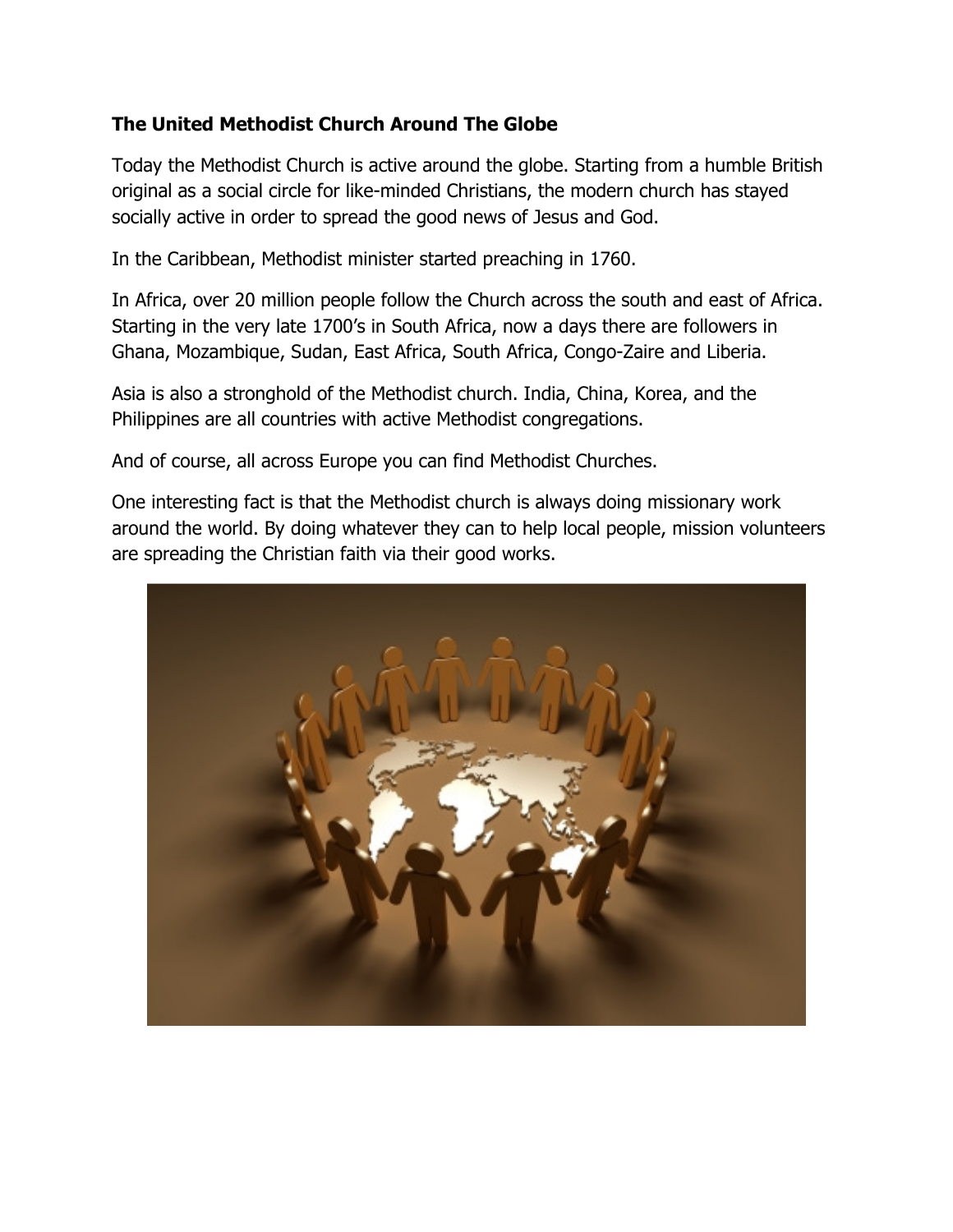

# Interesting Facts About The Methodist Church

- 75 million people worldwide that follow some form of the Methodist faith.
- The symbol of the United Methodist Church is a cross and flame which symbolizes the Holy Spirit and God through Christ.
- Methodism traditionally believe in free will and not predestination.
- Francis Asbury (one of the first bishops of the American Methodist Church) traveled 270,000 miles and preached 16,000 sermons.
- The United Methodist Church is in mission in more than 125 countries.
- The Methodist movement began in England in the early 1700s
- There are more than 130,000 Methodist volunteers around the world right now.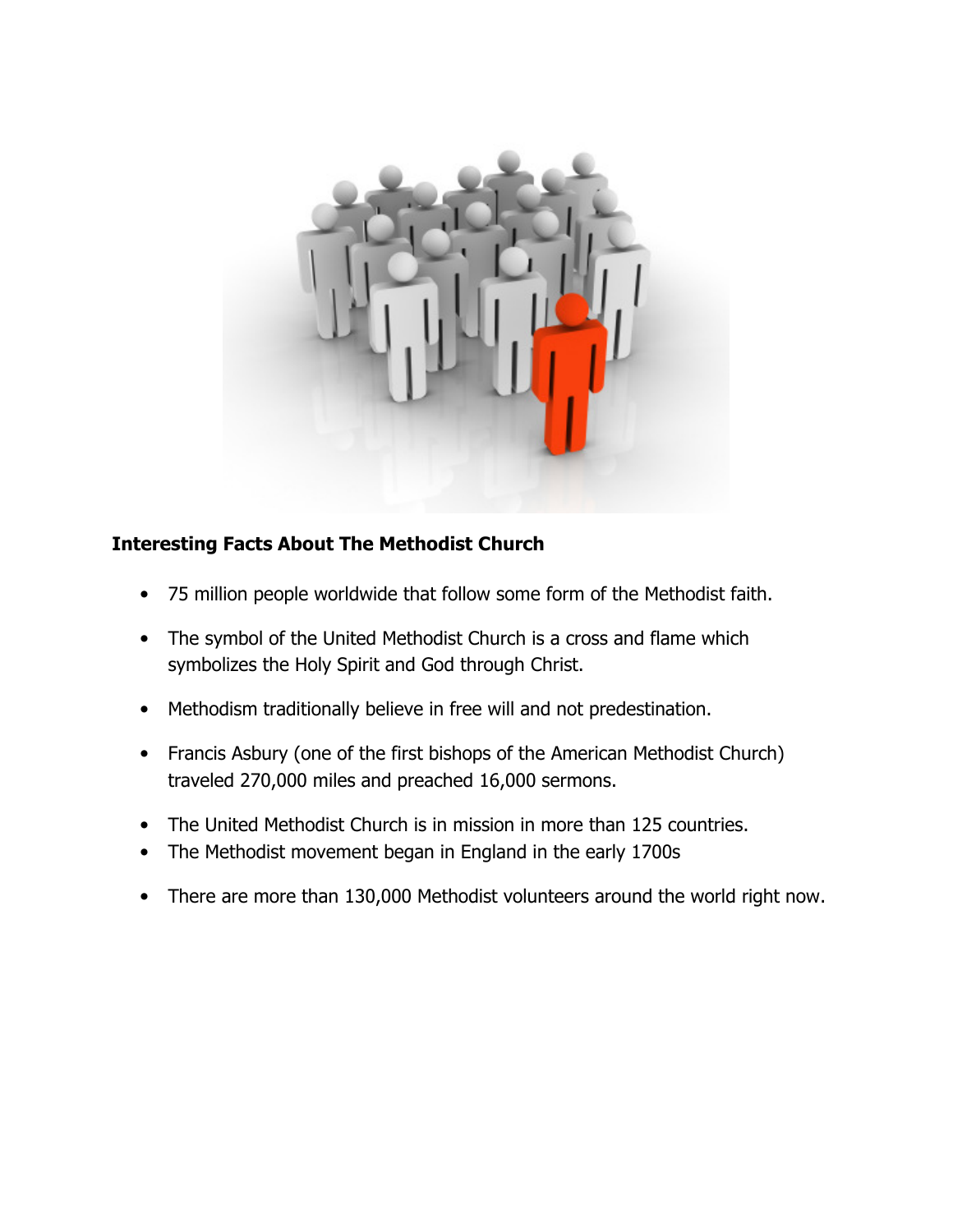## More Reading

**AR** 

Below are some more sites about the traditions and current outreach of the Methodist Church both around the world and in the UK.

The Methodist Church in Britain - http://www.methodist.org.uk/ is the homepage of the Methodist Church in Britain and has many useful pages about history, local churches, and global outreach.

**AN** United Methodist Church (US) - UMC.org is the official online ministry of The United Methodist Church. The denominational website represents The United Methodist Church in the digital world, carrying out our charge as Christians to make disciples of Jesus Christ.

**AN** Global Methodist Outreach – This is the website for the Methodist Church's global ministries and their mission initiatives. Also has information about how you can help spread the good news of Jesus around the world http://new.gbgm-umc.org/give/

**AD** Here is a site with an overview of the Methodist beliefs on baptism, christening, and confirmation as well as christening gifts and confirmation classes in the UK.

41 **Thttp://www.clarifyingchristianity.com/ Clarifying Christianity makes it easy to** understand Christianity and the Bible, explain the apparent contradictions, and reveal its relevance to today's world.

41 Save historic churches in England with the National Church Trust http://nationalchurchestrust.org/home.php and the Churches' Conservation Trust http://www.visitchurches.org.uk/